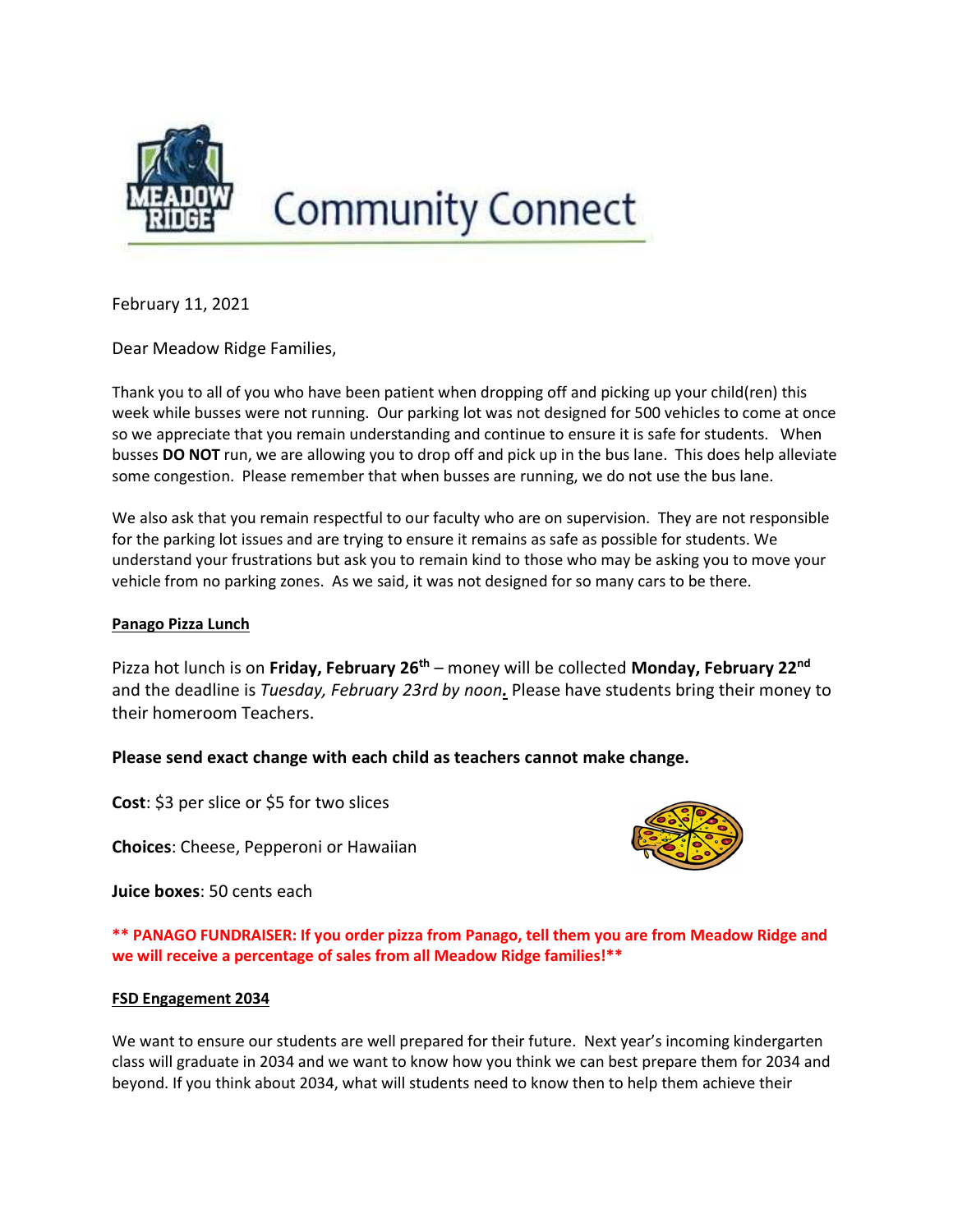dreams? Are there new skills they may need to develop? What will tomorrow's leaders need to know and know how to do to be successful?

# We are asking you to help us plan the future of FSD, how we can adjust our plans, how this affects our 3-year Education Plan, and how to adjust next year's budget to help us achieve our future goals.

You'll have until June 2021 to join one of the many opportunities to provide feedback. Our FSD Vision 2034 Engagement is now open, join the discussion today: https://engagefsd.com/vision2034

#### Anti-Bullying Week

We are excited that students in 9B have planned anti-bullying awareness activities for the school from February 22nd to 26th. Through their Leadership option, they will provide activities so students understand what bullying is and how they can help stop it.

#### 2021-2022 Kindergarten Registration

Online Registration is now open for fall Kindergarten. Your child must be 5 years of age by December 31, 2021.

Click on the link to read more information and to register your child: https://www.fsd38.ab.ca//Registration.php

#### AHS Town Hall Meeting

Click link to open pdf: Covid 19 Foothills Community Town Hall.pdf